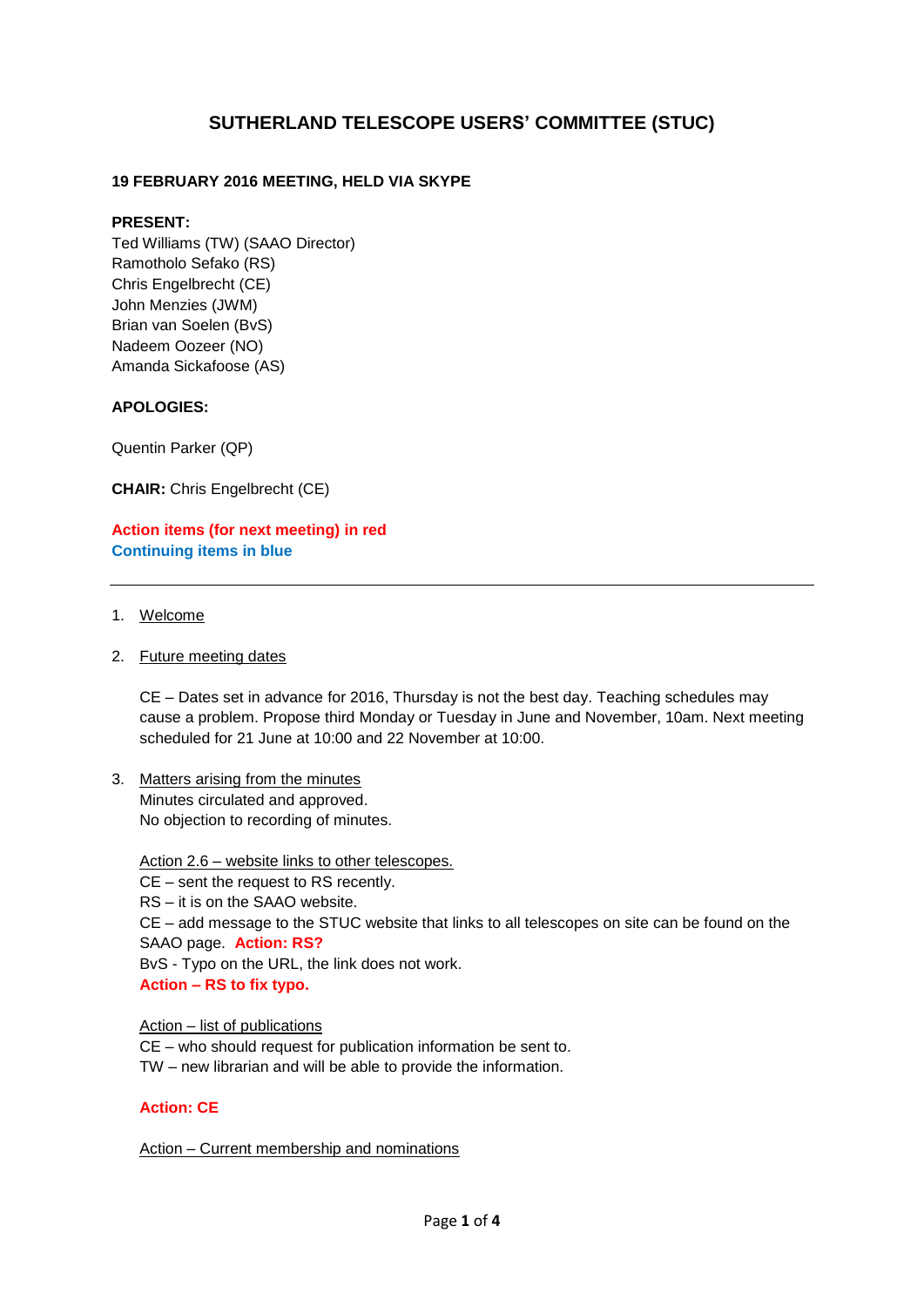CE – need to get nominations now, must be discussed at June meeting for new membership. Further discussion under point 6 of the Agenda.

# **Action: CE**

# Action – replacement of Giraffe spectrograph

TW – A new spectrograph which will be low to medium resolution capability and will be used on several telescopes is being led by Lisa Crause in collaboration with Goettingen Univ and Univ of North Carolina.

CE – the action item relates to users providing input to their requirements, this has not been done. TW – broadly solicit the community on instrumentation they would like to see developed on all the telescopes and that could include CE, AS and TW. If others need to be involved then that will happen.

CE – will initiate the discussion via email and a questionnaire can then be developed.

# **Action: CE**

Item 12 – Science Advisory committee

TW – there is a draft ToR that has been sent to Nithaya Chetty for comment and approval. It is in progress and will be finalised once approval is received from Nithaya Chetty.

# **Action (if NC has replied): TW?**

#### 4. STUC Website and enhancement of communication with User community

CE – an address list of users has been created, propose to update annually with new users.

AS – allow users to request to be removed from the list.

CE – will add the option to the email. Initial email to users was sent out and 2 responses have been received.

#### **Action: CE**

5. Inputs from user community based on last minutes

Request from Vanessa McBride, email circulated to STUC.

TW – the goal is to make the 74inch remotely operable. There are software upgrades moving in that direction. There should also be an agreement with the astronomer on duty, but that would require a policy change and cooperation from the user.

CE – there is a formal procedure on the 40inch for service observing but not the same. Should the user community be canvassed or should the SAAO devise a policy to handle this request? AS – other observatories have a notice allowing astronomers who have TOO precedence and the astronomer on duty is notified of this when awarded the time.

RS – there are challenges if instrument changes will be required.

**CE – revisit this topic every 2nd or 3rd meeting.**

TW – This can guide priority issues at SAAO and would welcome STUC input after consideration.

CE – should take this to the broader community

BvS – isn't the proposal for the new 1m to have the capability to do TOO.

AS – will happen the capability but further down the line.

### **Action: CE – Alert users that minutes are on the website and direct them to the certain points where these items are raised.**

Request from Peter de Cat, pipeline reduction software.

RS – his request might be more related to software reduction software he could use.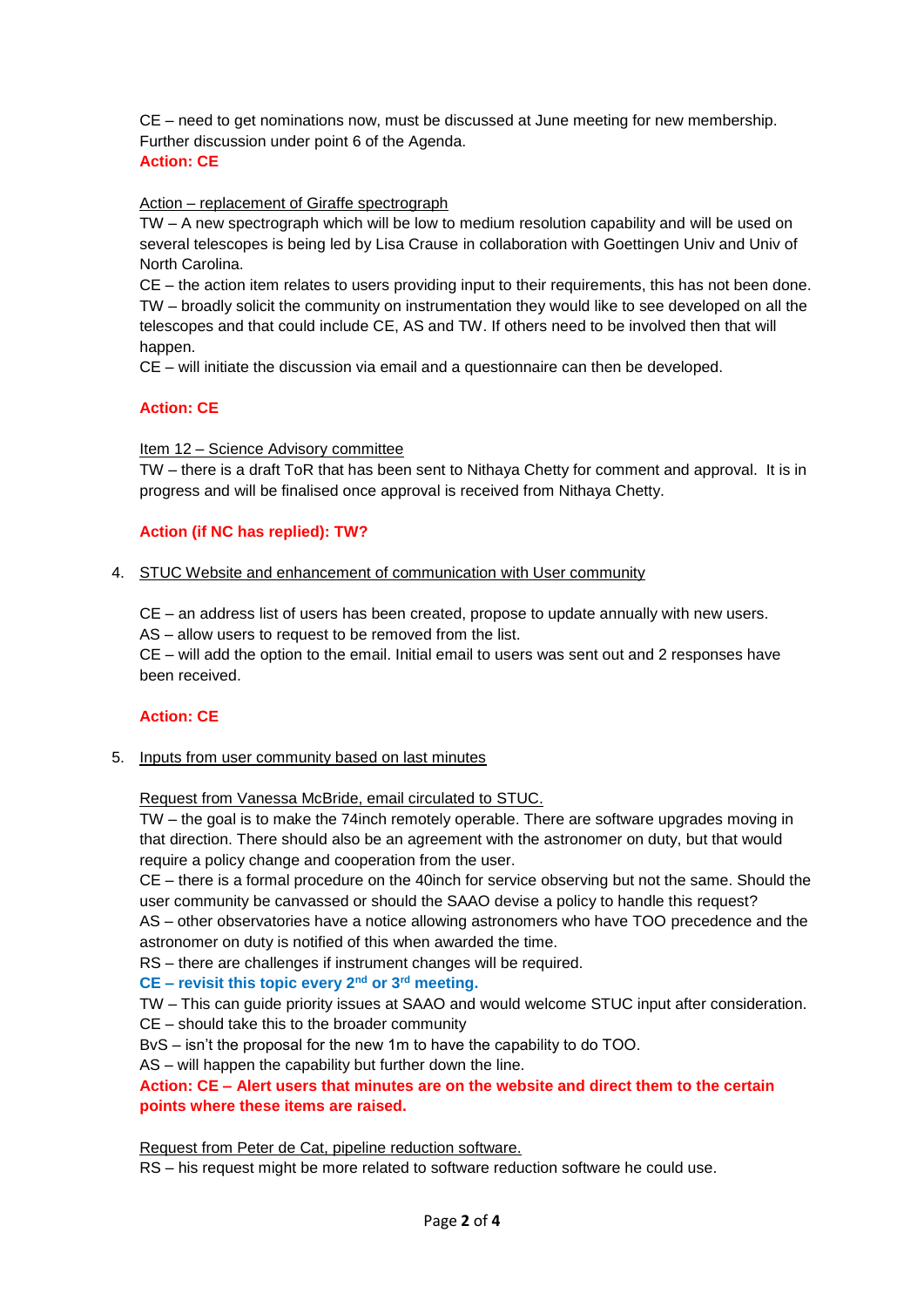AS – IT was looking into the problem, but no staff currently working on pipeline reduction software.

TW – possibility of one of the new PDP's who would be capable of working on this.

AS – there might be staff at SAAO who are able to assist him.

**Action – AS and RS to explore what would be possible.**

6. Nominations for next membership elections

CE – STUC must receive the names and prepare a shortlist to discuss at June meeting.

**Action – CE: STUC to approach users and to send nominations by 22 March**

7. Telescope Status / developments

CE – circulated document, Sutherland Telescope Activities, for discussion, this summarises the usage statistics.

TW – funding has been acquired to build a next generation polarimeter for the 40inch. The new 1m will be running before this is built. HIPPO will remain on the 1.9m.

CE – how does the committee feel about the amount of time that will be available to polarimetry, 3 main user telescopes or 1/3 of capacity measured by time will be used for polarimetry.

JWM – polarimeters can be used as photometers.

TW – include this in the survey to broader users. **Action: CE**

AS - a fraction of time has been agreed to but other instruments are not ruled out.

CE – encourage users to provide graphs or interesting items from the telescopes and include KMTNet.

# **Action: CE**

RS – the 74inch mirror was aluminised in November and was successful. This week the 40inch was successfully aluminised.

8. Instrumentation status / developments

CE – summary from Stephen Potter circulated via email for discussion and comments. AS – significant work planned for engineering time in May. Currently working on the new 1m and ensuring dome was modified correctly, everything is proceeding. Instrumentation has been working on the commissioning instrument, the SHOC camera will be used with a moveable mount. WINCAM progressing well.

#### 9. Software developments

AS – the SHOC software was overhauled and work is being finalised on this. Software updates will be done a few days before to avoid any problems or delays. Developing instrument diagnostic tools, and rolling out web-based software more generally across the observatory.